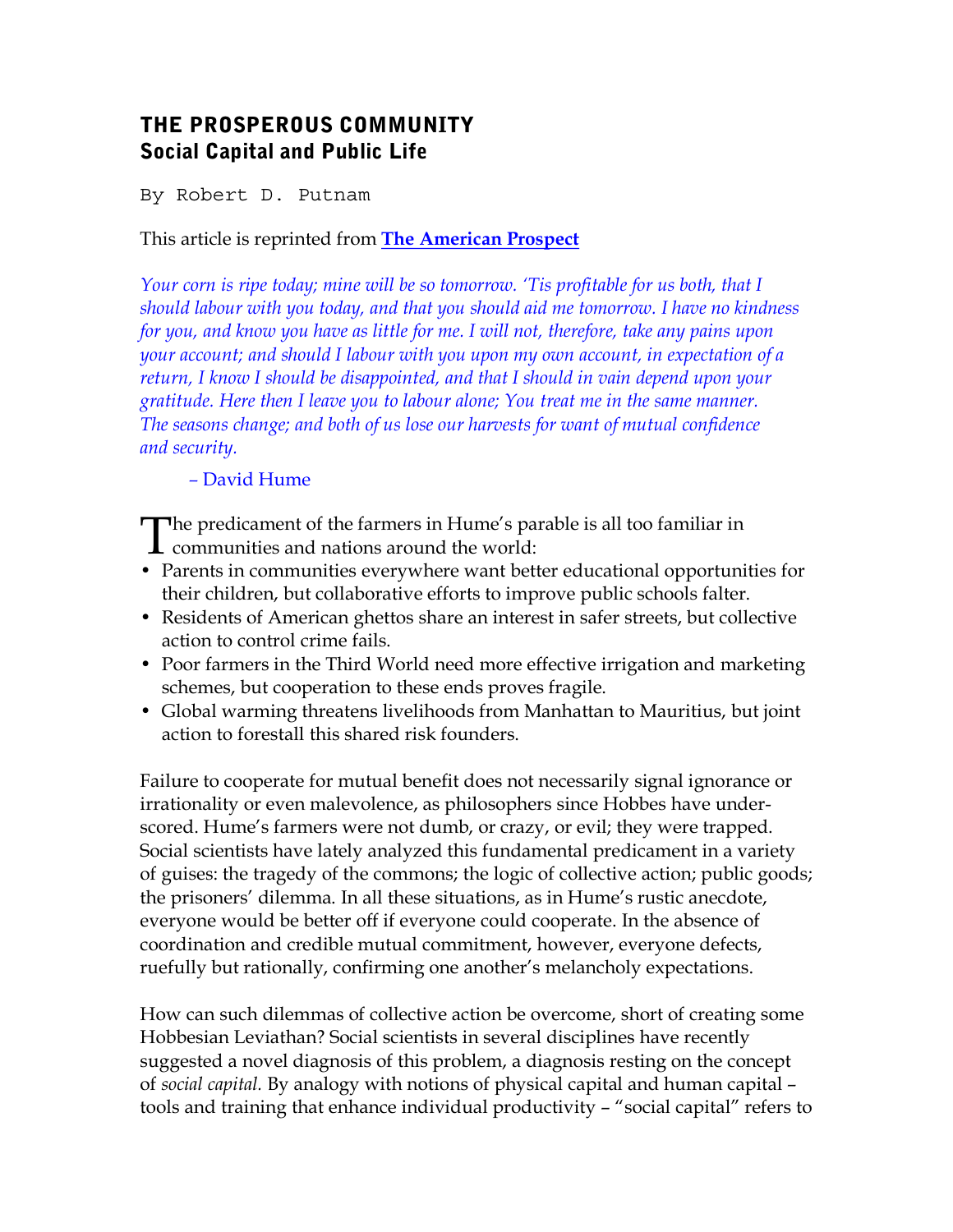features of social organization, such as networks, norms, and trust, that facilitate coordination and cooperation for mutual benefit. Social capital enhances the benefits of investment in physical and human capital.

Working together is easier in a community blessed with a substantial stock of social capital. This insight turns out to have powerful practical implications for many issues on the American national agenda – for how we might overcome the poverty and violence of South Central Los Angeles, or revitalize industry in the Rust Belt, or nurture the fledgling democracies of the former Soviet empire and the erstwhile Third World. Before spelling out these implications, however, let me illustrate the importance of social capital by recounting an investigation that several colleagues and I have conducted over the last two decades on the seemingly arcane subject of regional government in Italy.

## **LESSONS FROM AN ITALIAN EXPERIMENT**

Beginning in 1970, Italians established a nationwide set of potentially powerful regional governments. These 20 new institutions were virtually identical in form, but the social, economic, political, and cultural contexts in which they were implanted differed dramatically, ranging from the preindustrial to the postindustrial, from the devoutly Catholic to the ardently Communist, from the inertly feudal to the frenetically modern. Just as a botanist might investigate plant development by measuring the growth of genetically identical seeds sown in different plots, we sought to understand government performance by studying how these new institutions evolved in their diverse settings.

As we expected, some of the new governments proved to be dismal failures – inefficient, lethargic, and corrupt. Others have been remarkably successful, however, creating innovative day care programs and job-training centers, promoting investment and economic development, pioneering environmental standards and family clinics – managing the public's business efficiently and satisfying their constituents.

What could account for these stark differences in quality of government? Some seemingly obvious answers turned out to be irrelevant. Government organization is too similar from region to region for that to explain the contrasts in performance. Party politics or ideology makes little difference. Affluence and prosperity have no direct effect. Social stability or political harmony or population movements are not the key. None of these factors is correlated with good government as we had anticipated. Instead, the best predictor is one that Alexis de Tocqueville might have expected. Strong traditions of civic engagement – voter turnout, newspaper readership, membership in choral societies and literary circles, Lions Clubs, and soccer clubs – are the hallmarks of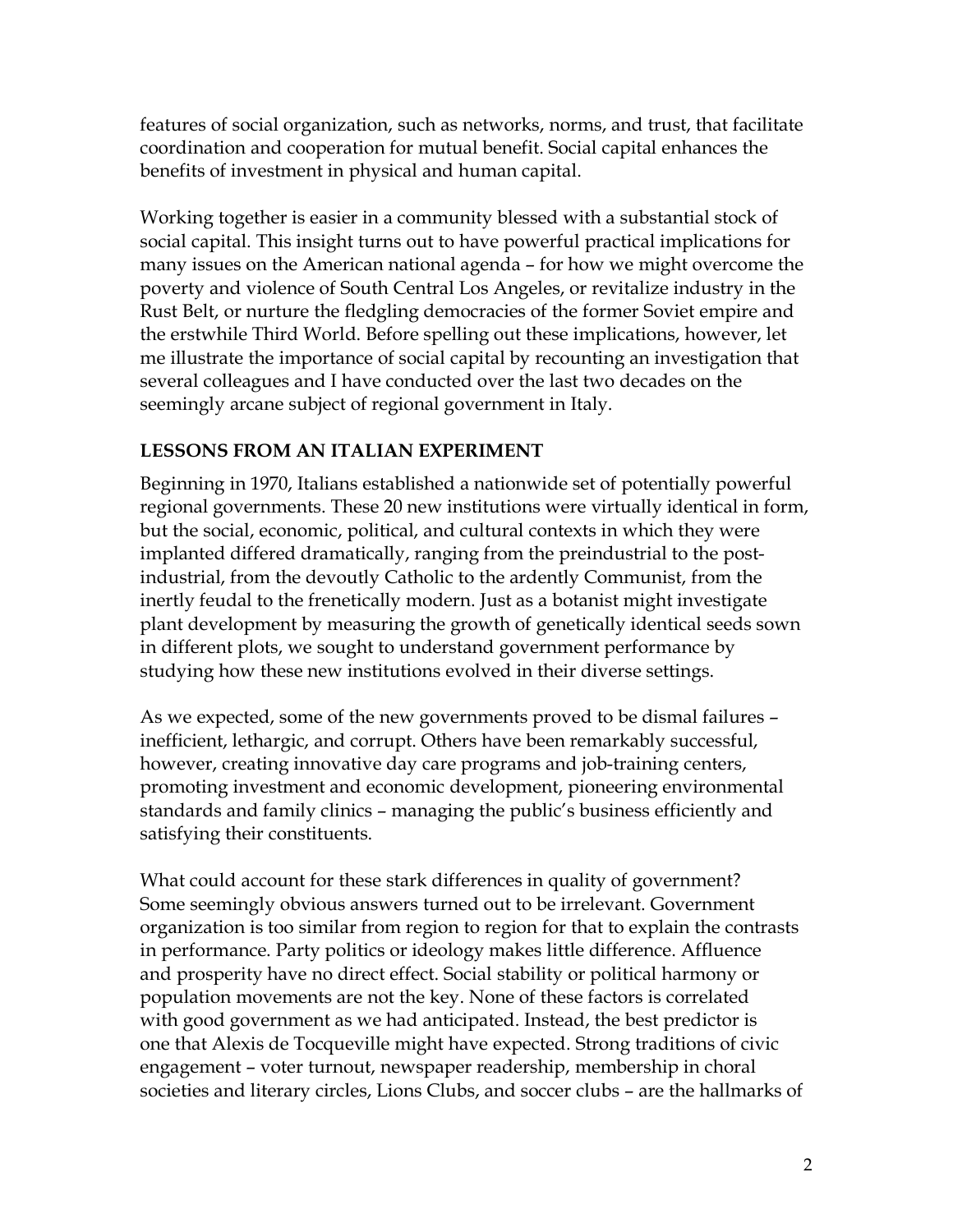#### a successful region.

Some regions of Italy, such as Emilia-Romagna and Tuscany, have many active community organizations. Citizens in these regions are engaged by public issues, not by patronage. They trust one another to act fairly and obey the law. Leaders in these communities are relatively honest and committed to equality. Social and political networks are organized horizontally, not hierarchically. These "civic communities" value solidarity, civic participation, and integrity. And here democracy works.

At the other pole are "uncivic" regions, like Calabria and Sicily, aptly characterized by the French term *incivisme*. The very concept of citizenship is stunted there. Engagement in social and cultural associations is meager. From the point of view of the inhabitants, public affairs is somebody else's business – *i notabili*, "the bosses," "the politicians" – but not theirs. Laws, almost everyone agrees, are made to be broken, but fearing others' lawlessness, everyone demands sterner discipline. Trapped in these interlocking vicious circles, nearly everyone feels powerless, exploited, and unhappy. It is hardly surprising that representative government here is less effective than in more civic communities.

The historical roots of the civic community are astonishingly deep. Enduring traditions of civic involvement and social solidarity can be traced back nearly a millennium to the eleventh century, when communal republics were established in places like Florence, Bologna, and Genoa, exactly the communities that today enjoy civic engagement and successful government. At the core of this civic heritage are rich networks of organized reciprocity and civic solidarity – guilds, religious fraternities, and tower societies for self-defense in the medieval communes; cooperatives, mutual aid societies, neighborhood associations, and choral societies in the twentieth century.

These communities did not become civic simply because they were rich. The historical record strongly suggests precisely the opposite: They have become rich because they were civic. The social capital embodied in norms and networks of civic engagement seems to be a precondition for economic development, as well as for effective government. Development economists take note: Civics matters.

How does social capital undergird good government and economic progress? First, networks of civic engagement foster sturdy norms of generalized reciprocity: I'll do this for you now, in the expectation that down the road you or someone else will return the favor. "Social capital is akin to what Tom Wolfe called the 'favor bank' in his novel, *The Bonfire of the Vanities*," notes economist Robert Frank. A society that relies on generalized reciprocity is more efficient than a distrustful society, for the same reason that money is more efficient than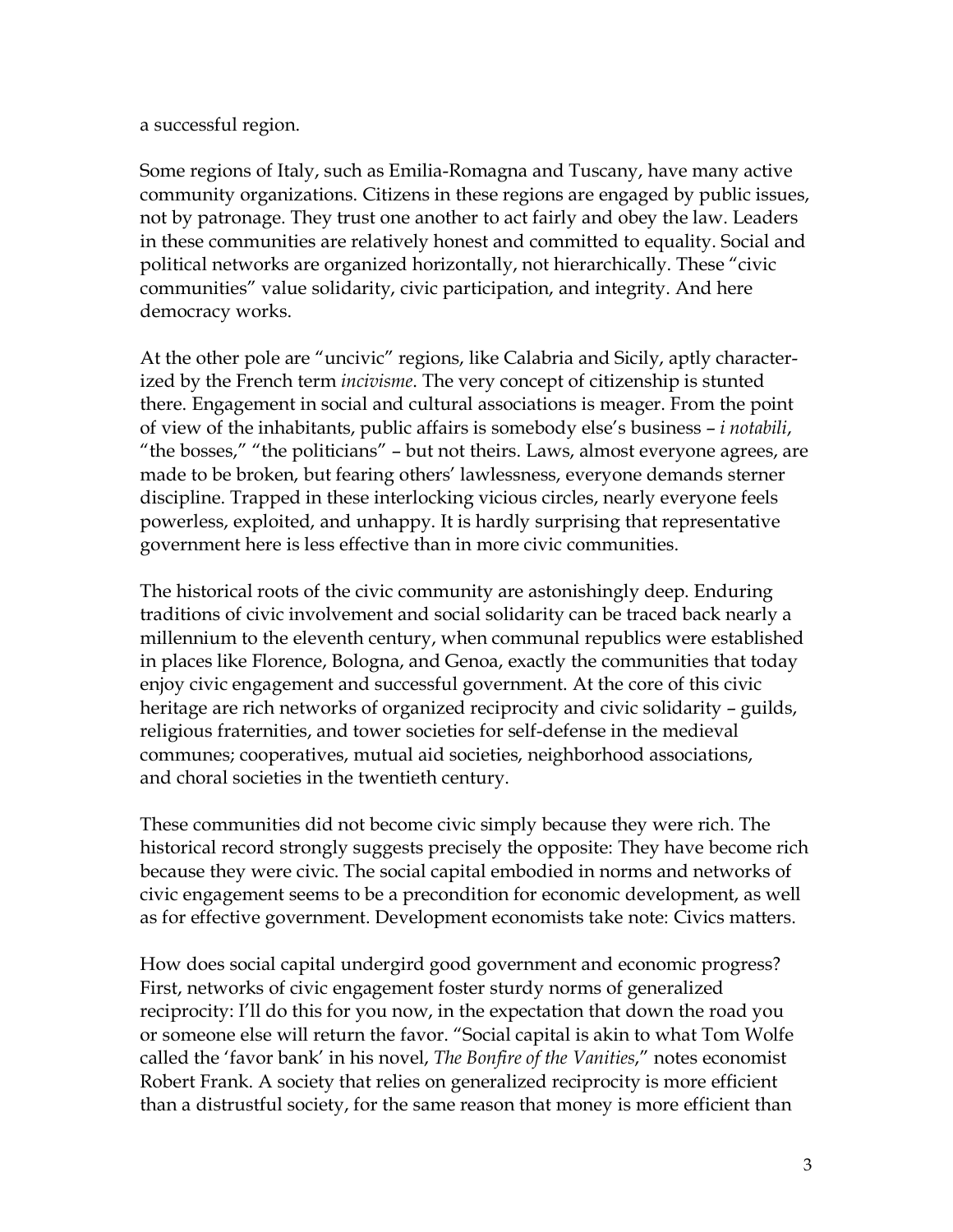barter. Trust lubricates social life.

Networks of civic engagement also facilitate coordination and communication and amplify information about the trustworthiness of other individuals. Students of prisoners' dilemmas and related games report that cooperation is most easily sustained through repeat play. When economic and political dealing is embedded in dense networks of social interaction, incentives for opportunism and malfeasance are reduced. This is why the diamond trade, with its extreme possibilities for fraud, is concentrated within closeknit ethnic enclaves. Dense social ties facilitate gossip and other valuable ways of cultivating reputation – an essential foundation for trust in a complex society.

Finally, networks of civic engagement embody past success at collaboration, which can serve as a cultural template for future collaboration. The civic traditions of north-central Italy provide a historical repertoire of forms of cooperation that, having proved their worth in the past, are available to citizens for addressing new problems of collective action.

Sociologist James Coleman concludes, "Like other forms of capital, social capital is productive, making possible the achievement of certain ends that would not be attainable in its absence. … In a farming community…where one farmer got his hay baled by another and where farm tools are extensively borrowed and lent, the social capital allows each farmer to get his work done with less physical capital in the form of tools and equipment." Social capital, in short, enables Hume's farmers to surmount their dilemma of collective action.

Stocks of social capital, such as trust, norms, and networks, tend to be selfreinforcing and cumulative. Successful collaboration in one endeavor builds connections and trust – social assets that facilitate future collaboration in other, unrelated tasks. As with conventional capital, those who have social capital tend to accumulate more – them as has, gets. Social capital is what the social philosopher Albert O. Hirschman calls a "moral resource," that is, a resource whose supply increases rather than decreases through use and which (unlike physical capital) becomes depleted if*not* used.

Unlike conventional capital, social capital is a "public good," that is, it is not the private property of those who benefit from it. Like other public goods, from clean air to safe streets, social capital tends to be under-provided by private agents. This means that social capital must often be a by-product of other social activities. Social capital typically consists in ties, norms, and trust transferable from one social setting to another. Members of Florentine choral societies

participate because they like to sing, not because their participation strengthens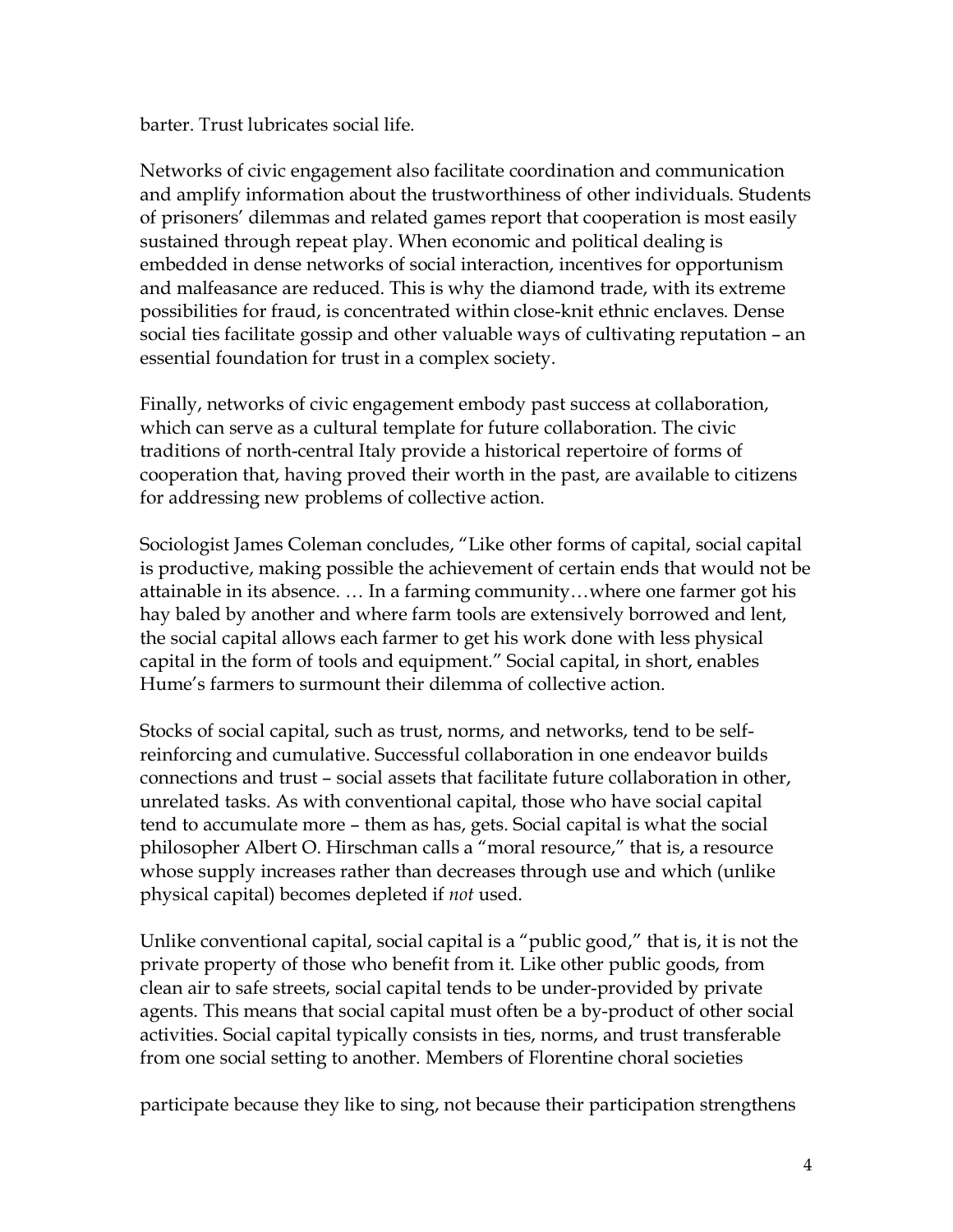the Tuscan social fabric. But it does.

### **SOCIAL CAPITAL AND ECONOMIC DEVELOPMENT**

Social capital is coming to be seen as a vital ingredient in economic development around the world. Scores of studies of rural development have shown that a vigorous network of indigenous grassroots associations can be as essential to growth as physical investment, appropriate technology, or (that nostrum of neoclassical economists) "getting prices right." Political scientist Elinor Ostrom has explored why some cooperative efforts to manage common pool resources, like grazing grounds and water supplies, succeed, while others fail. Existing stocks of social capital are an important part of the story. Conversely, government interventions that neglect or undermine this social infrastructure can go seriously awry.

Studies of the rapidly growing economies of East Asia almost always emphasize the importance of dense social networks, so that these economies are sometimes said to represent a new brand of "network capitalism." These networks, often based on the extended family or on close-knit ethnic communities like the overseas Chinese, foster trust, lower transaction costs, and speed information and innovation. Social capital can be transmuted, so to speak, into financial capital: In novelist Amy Tan's *Joy Luck Club*, a group of mah-jong-playing friends evolves into a joint investment association. China's extraordinary economic growth over the last decade has depended less on formal institutions than on *guanxi* (personal connections) to underpin contracts and to channel savings and investment.

Social capital, we are discovering, is also important in the development of advanced Western economies. Economic sociologist Mark Granovetter has pointed out that economic transactions like contracting or job searches are more efficient when they are embedded in social networks. It is no accident that one of the pervasive stratagems of ambitious yuppies is "networking." Studies of highly efficient, highly flexible "industrial districts" (a term coined by Alfred Marshall, one of the founders of modern economics) emphasize networks of collaboration among workers and small entrepreneurs. Such concentrations of social capital, far from being paleo-industrial anachronisms, fuel ultra-modern industries from the high tech of Silicon Valley to the high fashion of Benetton. Even in mainstream economics the so-called "new growth theory" pays more attention to social structure (the "externalities of human capital") than do conventional neoclassical models. Robert Lucas, a founder of "rational expectations" economics, acknowledges that "human capital accumulation is a fundamentally *social* activity, involving *groups* of people in a way that has no counterpart in the accumulation of physical capital."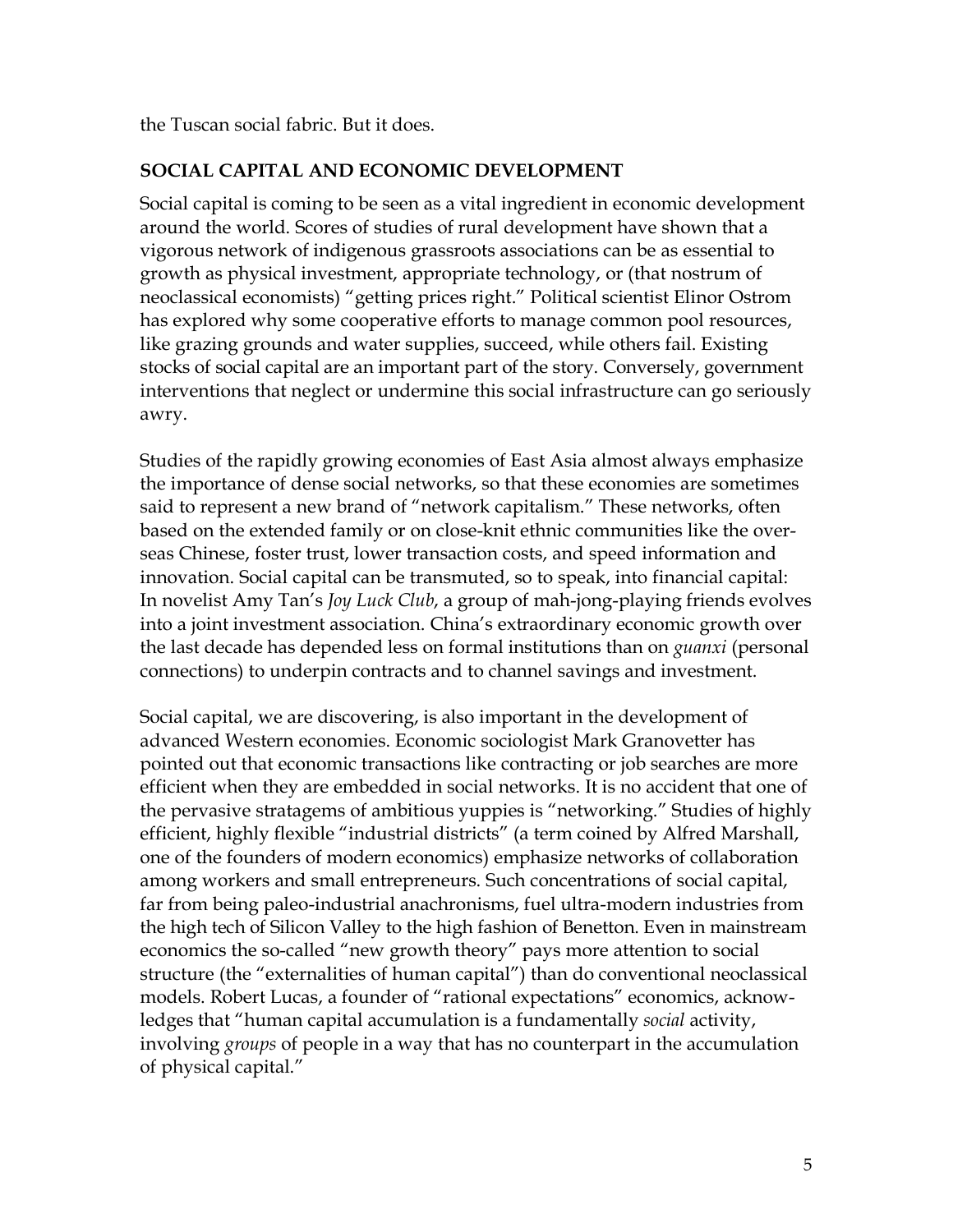The social capital approach can help us formulate new strategies for development. For example, current proposals for strengthening market economies and democratic institutions in the formerly Communist lands of Eurasia center almost exclusively on deficiencies in financial and human capital (thus calling for loans and technical assistance). However, the deficiencies in social capital in these countries are at least as alarming. Where are the efforts to encourage "social capital formation"? Exporting PTAs or Kiwanis clubs may seem a bit far-fetched, but how about patiently reconstructing those shards of indigenous civic associations that have survived decades of totalitarian rule.

Historian S. Frederick Starr, for example, has drawn attention to important fragments of civil society – from philanthropic agencies to chess clubs – that persist from Russia's "usable past." (Such community associations provide especially valuable social capital when they cross ethnic or other cleavage lines.)

Closer to home, Bill Clinton's proposals for job-training schemes and industrial extension agencies invite attention to social capital. The objective should not be merely an assembly-line injection of booster shots of technical expertise and work-related skills into individual firms and workers. Rather, such programs could provide a matchless opportunity to create productive new linkages among community groups, schools, employers, and workers, without creating costly new bureaucracies. Why not experiment with modest subsidies for training programs that bring together firms, educational institutions, and community associations in innovative local partnerships? The latent effects of such programs on social capital accumulation could prove even more powerful than the direct effects on technical productivity.

Conversely, when considering the effects of economic reconversion on communities, we must weigh the risks of destroying social capital. Precisely because social capital is a public good, the costs of closing factories and destroying communities go beyond the personal trauma borne by individuals. Worse yet, some government programs themselves, such as urban renewal and public housing projects, have heedlessly ravaged existing social networks. The fact that these collective costs are not well measured by our current accounting schemes does not mean that they are not real. Shred enough of the social fabric and we all pay.

## **SOCIAL CAPITAL AND AMERICA'S ILLS**

Fifty-one deaths and \$1 billion dollars in property damage in Los Angeles last year put urban decay back on the American agenda. Yet if the ills are clear, the prescription is not. Even those most sympathetic to the plight of America's ghettos are not persuaded that simply reviving the social programs dismantled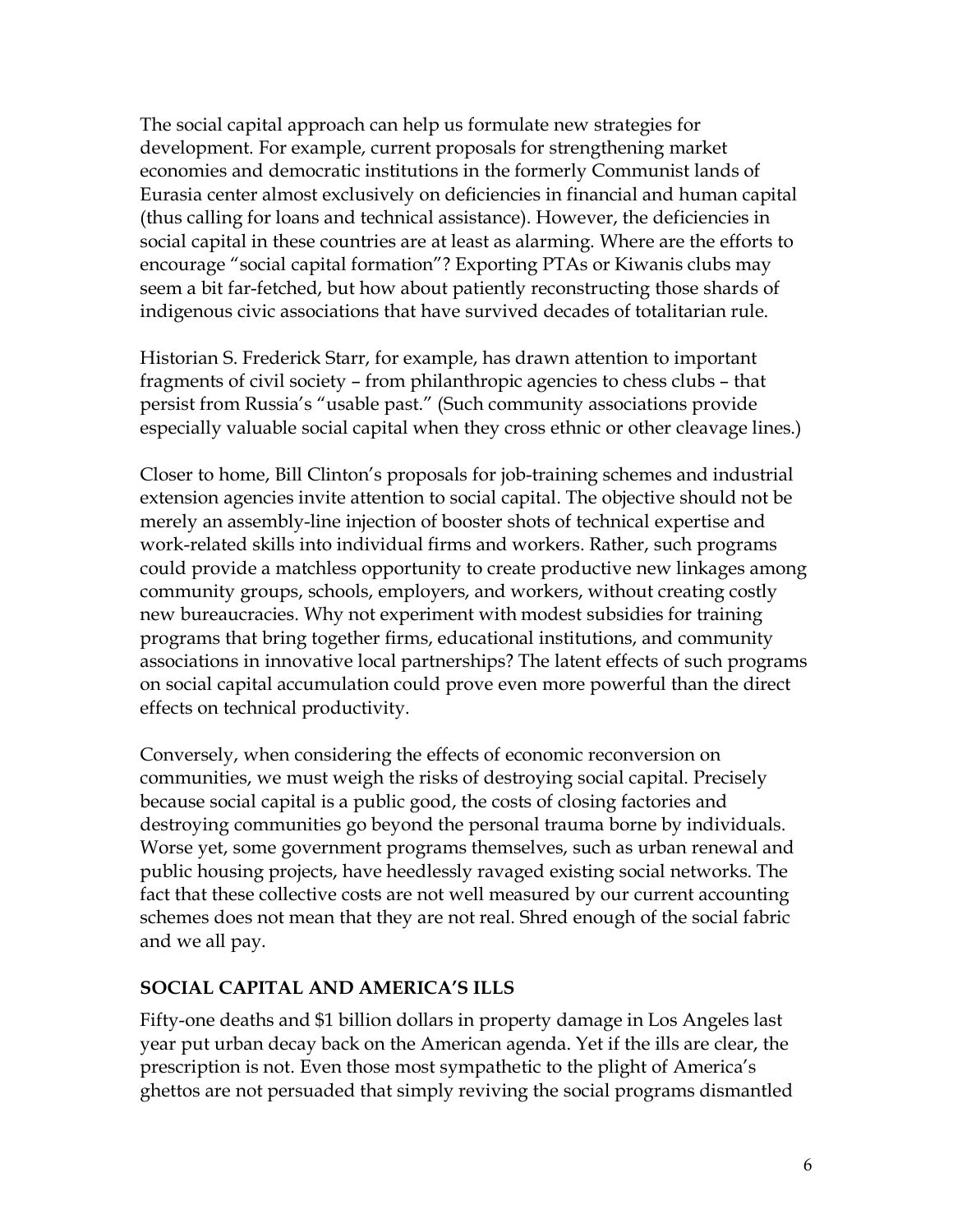in the last decade or so will solve the problems. The erosion of social capital is an essential and under-appreciated part of the diagnosis.

Although most poor Americans do not reside in the inner city, there is something qualitatively different about the social and economic isolation experienced by the chronically poor blacks and Latinos who do. Joblessness, inadequate education, and poor health clearly truncate the opportunities of ghetto residents. Yet so do profound deficiencies in social capital.

Part of the problem facing blacks and Latinos in the inner city is that they lack "connections" in the most literal sense. Job-seekers in the ghetto have little access, for example, to conventional job referral networks. Labor economists Anne Case and Lawrence Katz have shown that, regardless of race, inner-city youth living in neighborhoods blessed with high levels of civic engagement are more likely to finish school, have a job, and avoid drugs and crime, controlling for the individual characteristics of the youth. That is, of two identical youths, the one unfortunate enough to live in a neighborhood whose social capital has eroded is more likely to end up hooked, booked, or dead. Several researchers seem to have found similar neighborhood effects on the incidence of teen pregnancy, among both blacks and whites, again controlling for personal characteristics. Where you live and whom you know – the social capital you can draw on – helps to define who you are and thus to determine your fate.

Racial and class inequalities in access to social capital, if properly measured, may be as great as inequalities in financial and human capital, and no less portentous. Economist Glenn Loury has used the term "social capital" to capture the fundamental fact that racial segregation, coupled with socially inherited differences in community networks and norms, means that individually targeted "equal opportunity" policies may not eliminate racial inequality, even in the long run. Research suggests that the life chances of today's generation depend not only on their parents' social resources, but also on the social resources of their parents' ethnic group. Even workplace integration and upward mobility by successful members of minority groups cannot overcome these persistent effects of inequalities in social capital. William Julius Wilson has described in tragic detail how the exodus of middle-class and working-class families from the ghetto has eroded the social capital available to those left behind. The settlement houses that nurtured sewing clubs and civic activism a century ago, embodying community as much as charity, are now mostly derelict.

It would be a dreadful mistake, of course, to overlook the repositories of social capital within America's minority communities. The neighborhood restaurant eponymously portrayed in Mitchell Duneier's recent *Slim's Table*, for example, nurtures fellowship and intercourse that enable blacks (and whites) in Chicago's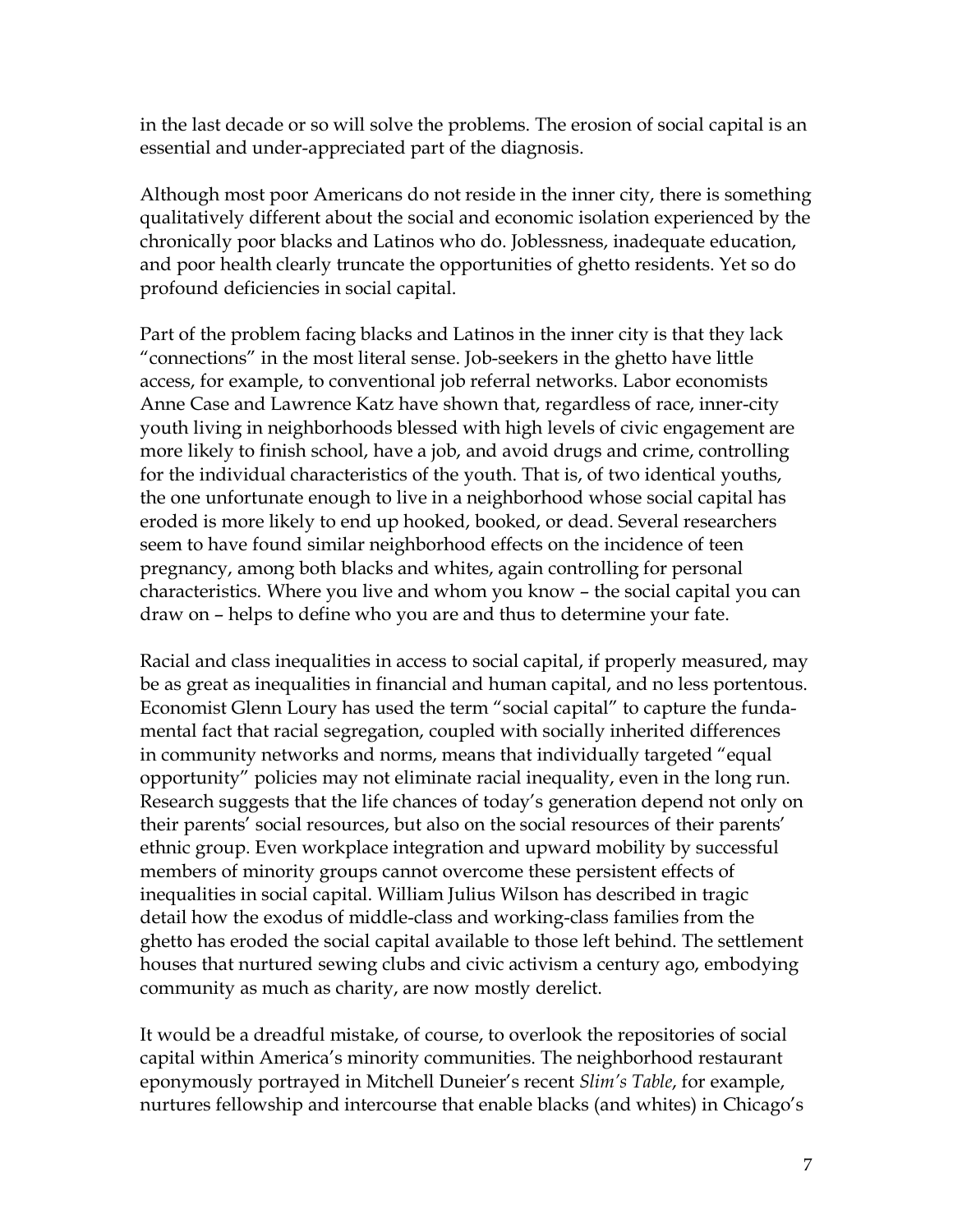South Side to sustain a modicum of collective life. Historically, the black church has been the most bounteous treasure-house of social capital for African Americans. The church provided the organizational infrastructure for political mobilization in the civil rights movement. Recent work on American political participation by political scientist Sidney Verba and his colleagues shows that the church is a uniquely powerful resource for political engagement among blacks – an arena in which to learn about public affairs and hone political skills and make connections.

In tackling the ills of Americas cities, investments in physical capital, financial capital, human capital, and social capital are complementary, not competing alternatives. Investments in jobs and education, for example, will be more effective if they are coupled with reinvigoration of community associations.

Some churches provide job banks and serve as informal credit bureaus, for example, using their reputational capital to vouch for members who may be exconvicts, former drug addicts, or high school dropouts. In such cases the church does not merely provide referral networks. More fundamentally, wary employers and financial institutions bank on the church's ability to identify parishioners whose formal credentials understate their reliability. At the same time, because these parishioners value their standing in the church, and because the church has put its own reputation on the line, they have an additional incentive to perform. Like conventional capital for conventional borrowers, social capital serves as a kind of collateral for men and women who are excluded from ordinary credit or labor markets. In effect, the participants pledge their social connections, leveraging social capital to improve the efficiency with which markets operate.

The importance of social capital for America's domestic agenda is not limited to minority communities. Take public education, for instance. The success of private schools is attributable, according to James Coleman's massive research, not so much to what happens in the classroom nor to the endowments of indi vidual students, but rather to the greater engagement of parents and community members in private school activities. Educational reformers like child psychologist James Comer seek to improve schooling not merely by "treating" individual children but by deliberately involving parents and others in the educational process. Educational policymakers need to move beyond debates about curriculum and governance to consider the effects of social capital. Indeed, most commonly discussed proposals for "choice" are deeply flawed by their profoundly individualist conception of education. If states and localities are to experiment with voucher systems for education or child care, why not encourage vouchers to be spent in ways that strengthen community organization, not weaken it? Once we recognize the importance of social capital, we ought to be able to design programs that creatively combine individual choice with collective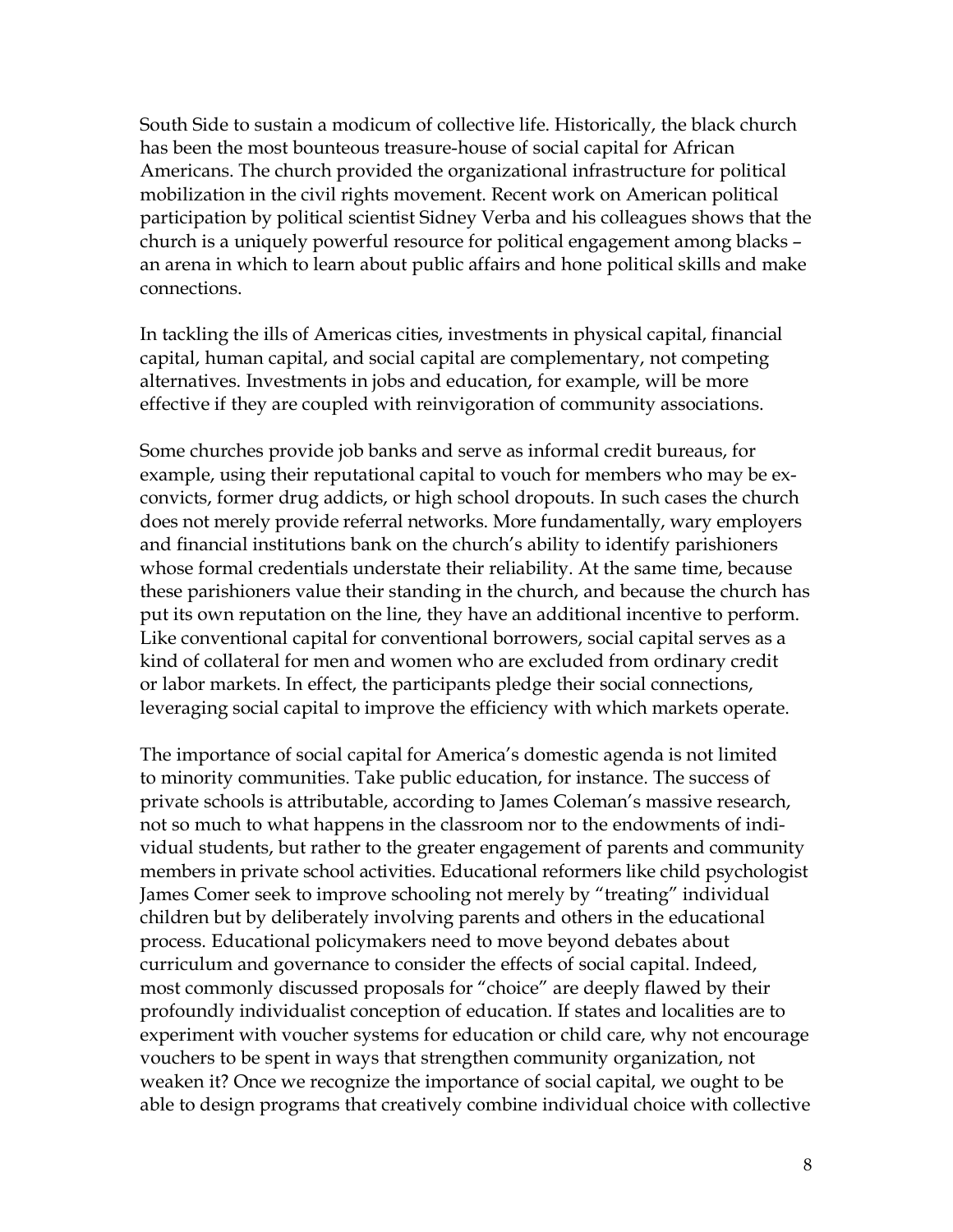#### engagement.

Many people today are concerned about revitalizing American democracy. Although discussion of political reform in the United States focuses nowadays on such procedural issues as term limits and campaign financing, some of the ills that afflict the American polity reflect deeper, largely unnoticed social changes.

"Some people say that you usually can trust people. Others say that you must be wary in relations with people. Which is your view?" Responses to this question, posed repeatedly in national surveys for several decades, suggest that social trust in the United States has declined for more than a quarter century. By contrast, American politics benefited from plentiful stocks of social capital in earlier times. Recent historical work on the Progressive Era, for example, has uncovered evidence of the powerful role played by nominally non-political associations (such as women's literary societies) precisely because they provided a dense social network. Is our current predicament the result of a long-term erosion of social capital, such as community engagement and social trust?

Economist Juliet Schorr's discovery of "the unexpected decline of leisure" in America suggests that our generation is less engaged with one another outside the marketplace and thus less prepared to cooperate for shared goals. Mobile, two-career (or one-parent) families often must use the market for child care and other services formerly provided through family and neighborhood networks. Even if market-based services, considered individually, are of high quality, this deeper social trend is eroding social capital. There are more empty seats at the PTA and in church pews these days. While celebrating the productive, liberating effects of fuller equality in the workplace, we must replace the social capital that this movement has depleted.

Our political parties, once intimately coupled to the capillaries of community life, have become evanescent confections of pollsters and media consultants and independent political entrepreneurs – the very antithesis of social capital. We have too easily accepted a conception of democracy in which public policy is not the outcome of a collective deliberation about the public interest, but rather a residue of campaign strategy. The social capital approach, focusing on the indirect effects of civic norms and networks, is a much-needed corrective to an exclusive emphasis on the formal institutions of government as an explanation for our collective discontents. If we are to make our political system more responsive, especially to those who lack connections at the top, we must nourish grass-roots organization.

Classic liberal social policy is designed to enhance the opportunities of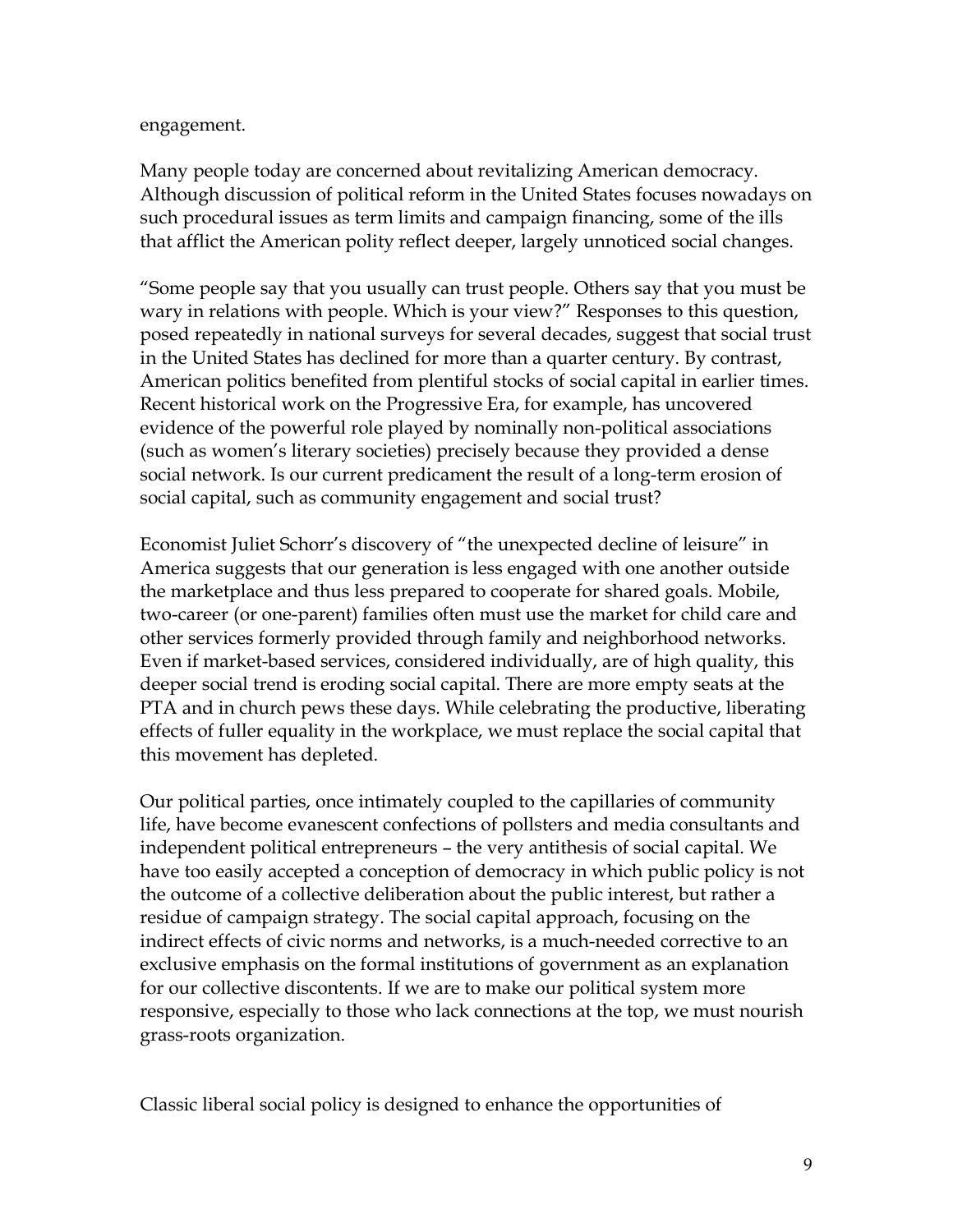*individuals*, but if social capital is important, this emphasis is partially misplaced. Instead we must focus on community development, allowing space for religious organizations and choral societies and Little Leagues that may seem to have little to do with politics or economics. Government policies, whatever their intended effects, should be vetted for their indirect effects on social capital. If, as some suspect, social capital is fostered more by home ownership than by public or private tenancy, then we should design housing policy accordingly. Similarly, as Theda Skocpol has suggested, the direct benefits of national service programs might be dwarfed by the indirect benefits that could flow from the creation of social networks that cross class and racial lines. In any comprehensive strategy for improving the plight of America's communities, rebuilding social capital is as important as investing in human and physical capital.

Throughout the Bush administration, community self-reliance – "a thousand points of light" – too often served as an ideological fig leaf for an administration that used the thinness of our public wallet as an alibi for a lack of political will. Conservatives are right to emphasize the value of intermediary associations, but they misunderstand the potential synergy between private organization and the government. *Social capital is not a substitute for effective public policy but rather a prerequisite for it and, in part, a consequence of it.* Social capital, as our Italian study suggests, works through and with states and markets, not in place of them. The social capital approach is neither an argument for cultural determinism nor an excuse to blame the victim.

Wise policy can encourage social capital formation, and social capital itself enhances the effectiveness of government action. From agricultural extension services in the last century to tax exemptions for community organizations in this one, American government has often promoted investments in social capital, and it must renew that effort now. A new administration that is, at long last, more willing to use public power and the public purse for public purpose should not overlook the importance of social connectedness as a vital backdrop for effective policy.

Students of social capital have only begun to address some of the most important questions that this approach to public affairs suggests. What are the actual trends in different forms of civic engagement? Why do communities differ in their stocks of social capital? What *kinds* of civic engagement seem most likely to foster economic growth or community effectiveness? Must specific types of social capital be matched to different public problems? Most important of all, how is social capital created and destroyed? What strategies for building (or rebuilding) social capital are most promising? How can we balance the twin strategies of exploiting existing social capital and creating it afresh? The suggestions scattered throughout this essay are intended to challenge others to even more practical